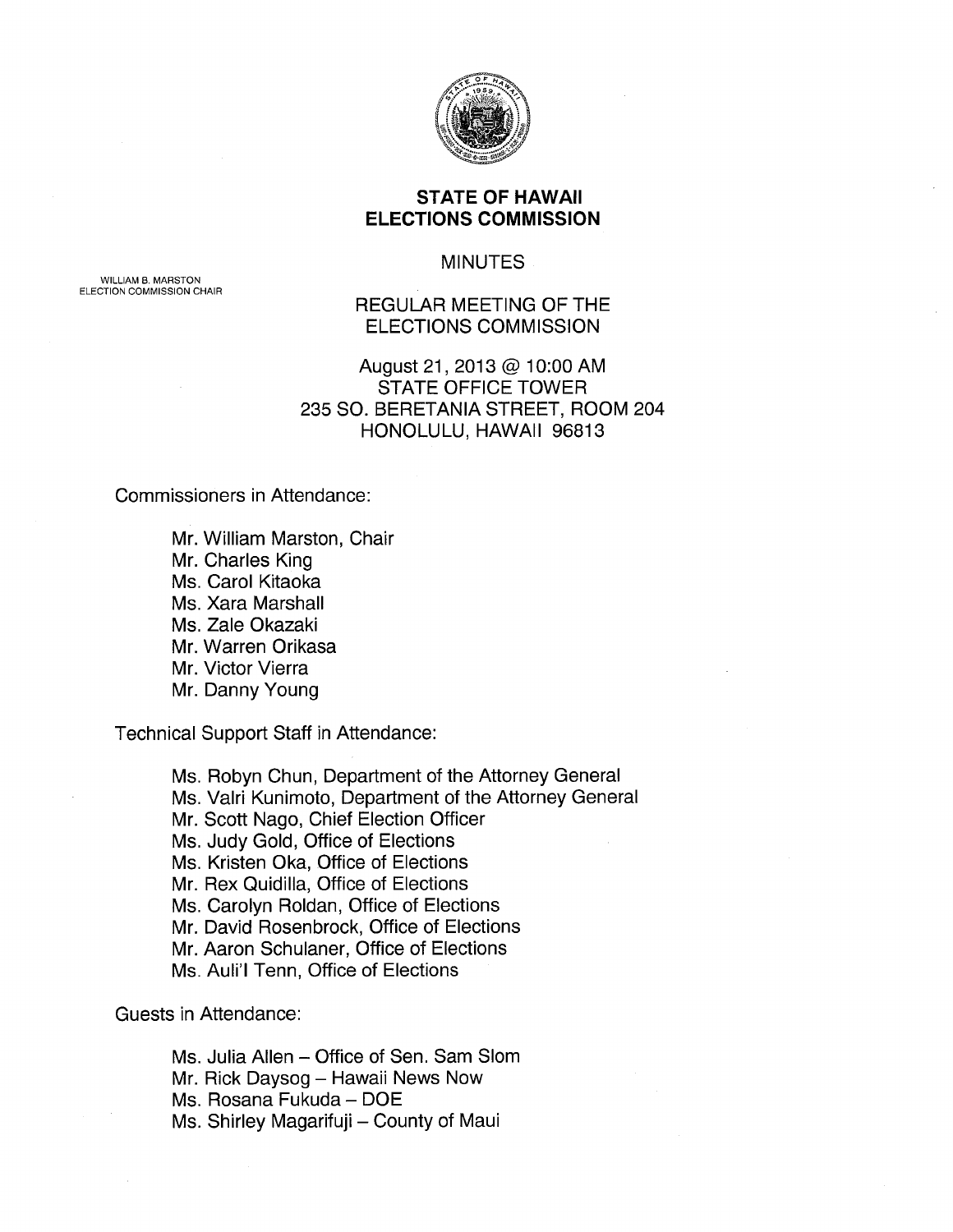> Ms. Joy Marshall - League of Women Voters Mr. Josiah Nishita - County of Maui Mr. Michael Palcic Ms. Tisha Panter – Office of Sen. Sam Slom Senator Sam Slom Ms. Melissa Vomveris - Office of Sen. Ihara Mr. Lyndon Yoshioka - County of Kauai Ms. Malia Zimmerman - Hawaii Reporter

## **PROCEEDINGS**

I. Call to Order

Chair Marston called the meeting to order at 1 0:00 a.m. on August 21, 2013, at the State Office Tower, Room 204.

II. Roll Call and Determination of a Quorum

Elections Commission Secretary conducted roll call. Commissioner Pat Berg was not in attendance.

Ill. Approval of Minutes for the May 15, 2013 Elections Commission Meeting

With no additions or corrections to the minutes, Chair Marston asked for a motion to approve the minutes. Commissioner Young moved that the minutes be approved, Commissioner King seconded the motion and the minutes were' approved unanimously by the remaining Commissioners.

IV. Public Testimony- Any interested person may submit data, views or arguments on any agenda item

**Malia Zimmerman** from the Hawaii Reporter testified that she understood a salary increase for CEO Scott Nago will be discussed at today's meeting. As a member of the media and public, she asks that the Commission keeps this discussion transparent. She noted that in the past, OIP ruled that contract discussions for June Jones and Evan Dobelle be kept public.

Hawaii News Now reporter Rick Daysog seconded this request.

Commissioner Marshall asked why other executive salaries where discussed openly and why this discussion will be held in Executive Session. Deputy AG Robyn Chun responded that under the HRS, discussions of personnel matters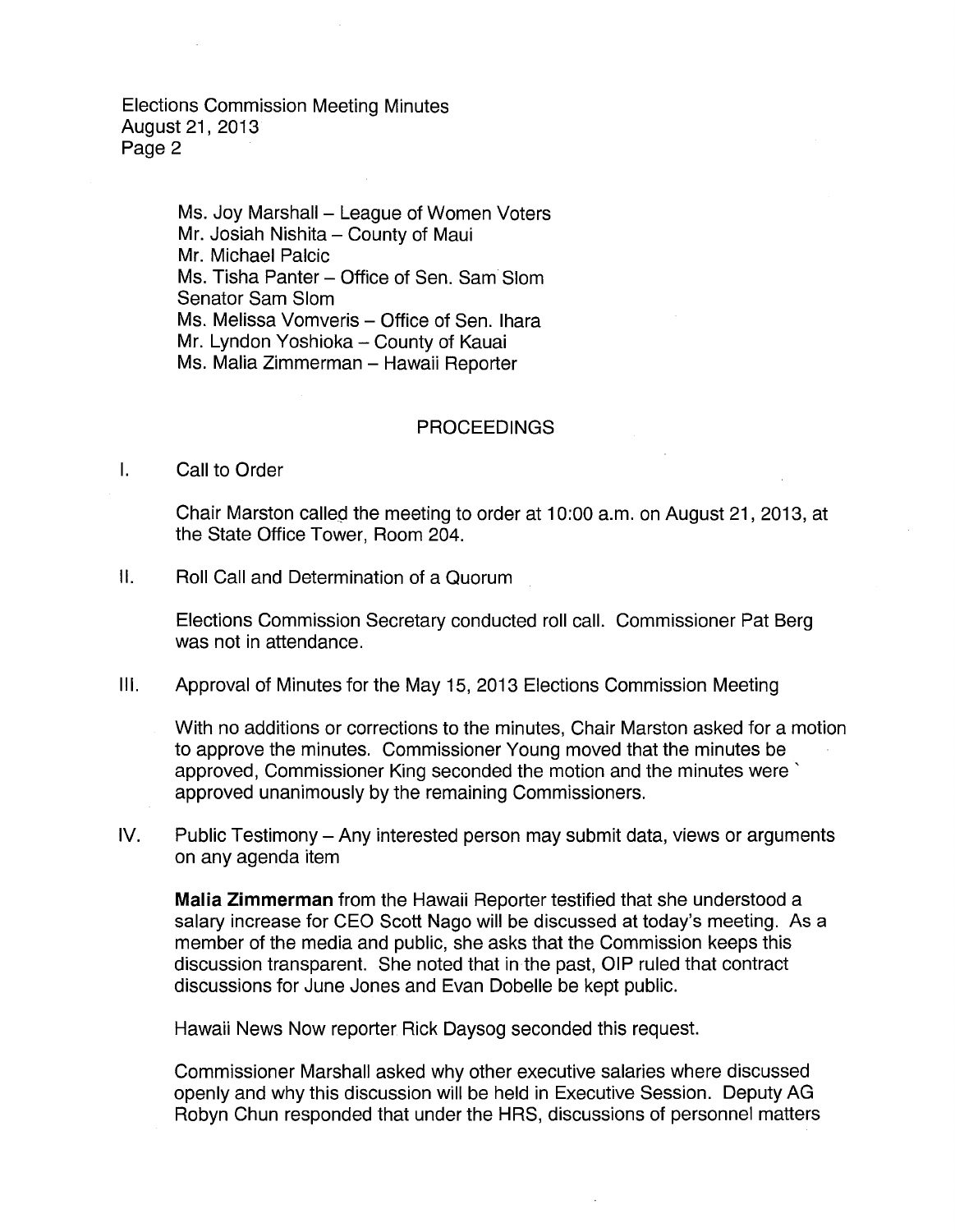> such as hiring, firing, salaries and disciplinary action are done in private discussion and is confidential. However, the actual salary is for public disclosure. Commissioner Marshall asked what the difference was between this discussion and the discussion held for June Jones and Evan Dobelle. Deputy AG Robyn Chun stated that she was not involved with those discussions so she could not answer to what considerations were made.

> **Sen. Sam Slom** testified that he had previously given testimony and was waiting to see what action or disciplinary action would be taken. He noted that public employee's salaries are public information and are posted on line. However, he feels that when the Office of Elections comes up, salary discussions are kept private. He would also like to protest this private discussion and interprets the HRS differently. He noted that he plans on introducing legislation during the next session to have discussions such as these be made public.

> He also stated that he was not notified of this meeting and had to go online to get the information. He states that he receives  $15-20$  notices a day from all agencies but has not received one from the Office of Elections. He suggests that since the Commission has the power, they should consider making changes. He also asked that the Commission confirm for him the current salary of the Chief Election Officer and was told by Chair Marston that the salary is \$80,004. He then asked what the maximum salary was for the CEO as set by the Salary Commission and was told that it is \$116,172.

Sen. Slom stated that testimony should not be listed as an agenda item early in the meeting but listed after the CEO status report. Deputy AG Chun responded that there is an OIP decision that states that it is at the discretion of the Commission to allow further comment on the status report, however, answering questions is not an obligation of the Commission. Chair Marston noted that the Senator's point is well taken and asked the Commission if they had any objections or comments. The Commission responded no.

**Mr. Michael Palcic** testified that he served as the chair for the Oahu Apportionment Advisory Council. He testified that while serving as the Chair, he submitted receipts for reimbursement for what he felt were expenses relating to reapportionment. He was reimbursed for some expenses and not for others. He asked that the Commission investigate the actions of the Office of Elections in relation to Reapportionment. Commissioner Okazaki asked if he was reimbursed for all of his expenses and he said no. He was told that some of the expenses were not authorized and he would not receive reimbursement.

Commissioner Orikasa asked if the Reapportionment Commission came under the jurisdiction of the Office of Elections and was told by Mr. Palcic that the Office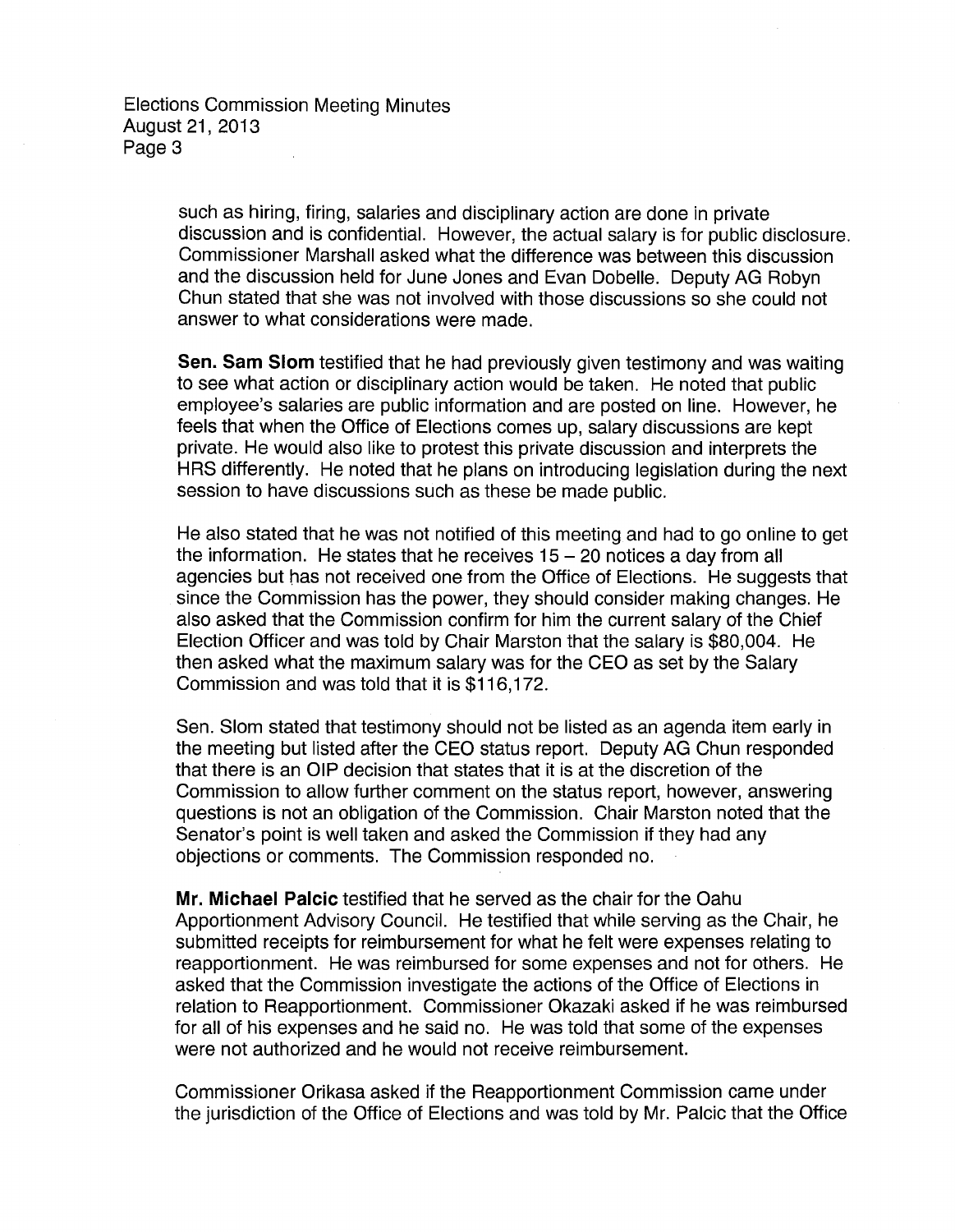of Elections and the CEO are responsible for the reapportionment process. The Reapportionment Commission is an appointed board. Commissioner Orikasa asked if the meeting is run by the Office of Elections or is party to the meeting. Mr. Palcic responded that the meetings are run by the Chairperson and the Office of Elections sits on the side and advises.

Commissioner Marshall stated that if she understands correctly,he is concerned about the reimbursement and the conduct of the Office of Elections in how they handled his situation. Mr. Palcic responded yes, he was less concerned about the money and more concerned about the conduct of the Office of Elections and is testifying today to bring the conduct of the Office of Elections to the attention of the Commission. Commissioner Vierra asked Mr. Palcic if he was aware of anyone else having this type of problems with the Office of Elections and Mr. Palcic responded not that he is aware of. Because the Office of Elections prepared the vouchers for the members he was not aware of who got paid and who did not. He rejected the vouchers prepared by the Office of Elections because he felt it did not reflect the amounts he should be reimbursed and therefore prepared his own.

Commissioner Young asked that CEO Nago be able to explain his side. General Counsel Aaron Schulaner stated that he would attempt to address and explain the concerns voiced by the testifiers. He explained that the Chief Election Officer is the Secretary for the Reapportionment Commission and the Office of Elections provides technical and administrative support to the Reapportionment Commission. The Reapportionment Commission has four Advisory Councils of which Mr. Palcic was the chair for the Oahu Advisory Council. The Comptroller ultimately approves reimbursement for authorized expenses. There are State forms and standard operating procedures that are used for these reimbursement requests. For this reason, the Office of Elections prepared the forms for the Reapportionment Commission as they now do for the Elections Commission. There was discussion with the Comptroller about the interpretation of "reimbursement for meetings". Does "meetings" also include extended meetings such as the meeting held by the Neighborhood Board. The Comptroller, with the guidance of the Attorney General's office, interpreted "meetings" as meetings of the Commission and its Advisory Councils. Requests for payment for other meetings were denied. Sometime after Reapportionment, Mr. Palcic submitted to the Office of Elections a request for reimbursement on several other items. The request was forwarded to the Comptroller for his review and approval. Some expenses were denied payment and a letter explaining why they were denied was sent to Mr. Palcic by the Comptroller. If Mr. Palcic disagrees with the decision made, he can submit another request to the Comptroller.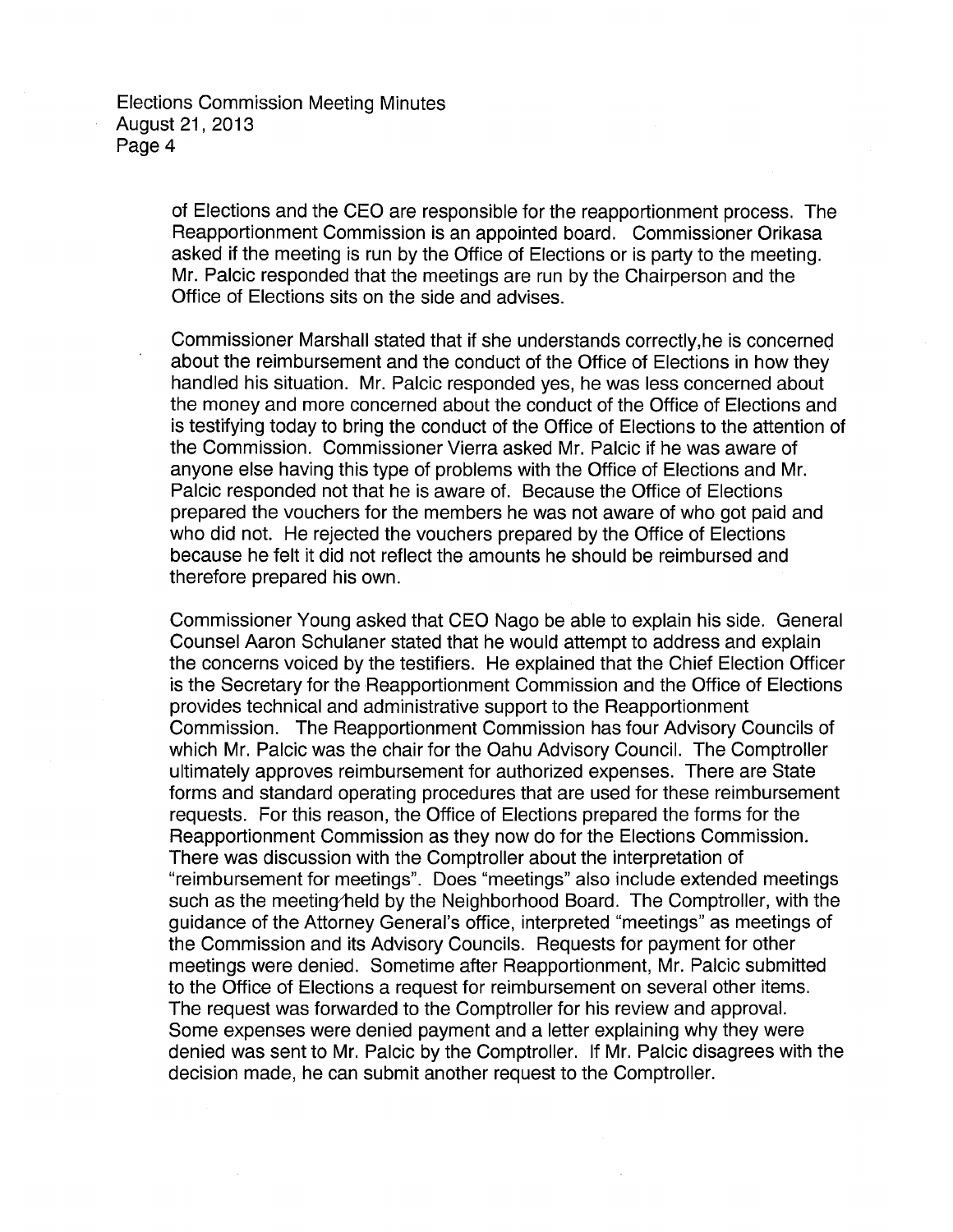> Mr. Palcic stated that there are some inaccuracies with the General Counsel's explanation. General Counsel responded that the Office of Elections did go to the Comptroller for guidance and responded to him as such. Mr. Palcic again stated that he gave up on getting any reimbursement but is testifying about the conduct and performance of the Chief Election Officer and Office of Elections.

Chair Marston questioned the two comments made about meeting notifications. He thought that notices were posted seven days prior to the meetings. He asked the Commission Secretary to clarify how they are posted. Commission Secretary Carolyn Roldan responded that the notices are filed with the Lt. Governor's Office, posted on the State Calendar and the Office of Elections website, which is what she is required to do. If anyone wants notices sent to them, there is a sign up sheet next to the sign in sheet that can be filled out with contact information and notices will be sent to anyone that requests them.

**Joy Marshall** from the League of Women Voters testified that the LWV has concerns because they have not been able to verify if there is a plan in place to assure that the State is in compliance with Section 7 of National Voter Registration Act of 1993 as it relates to the Patient Protection and Affordable Care Act (ACA).

She testified that there are some 270,000 eligible residents who are not registered to vote and working with the Hawaii Health Connector is urgent and compelling since they will insure up to 300,000 people making them an excellent resource in connecting with unregistered voters.

The LWV also feels that lack of registration could be the leading reason for Hawaii's low voter rate. She states that the LWV recognizes that the implementation of Section 7 in Hawaii does have its challenges. She also notes that although the State does not have primary responsibility for registered voters, they do currently serve as the NVRA compliance officer.

Commissioner Marshall asked if these concerns were brought to the Office of Elections. Joy Marshall responded that the LVW has sent a letter to the Office of Elections and was told that since the Hawaii Health Connector is a non-profit organization they may not need to be in compliance.

Commissioner Marshall asked who she was working with in the Office of Elections and Joy Marshall responded that the LWV sent the Chief Election Officer a letter and has not yet gotten a response. Commissioner Marshall asked when the letter was sent and was told that the letter was sent the week prior to the Commission meeting. The Commission Secretary told the Commission that the Office of Elections had just received the letter in the mail.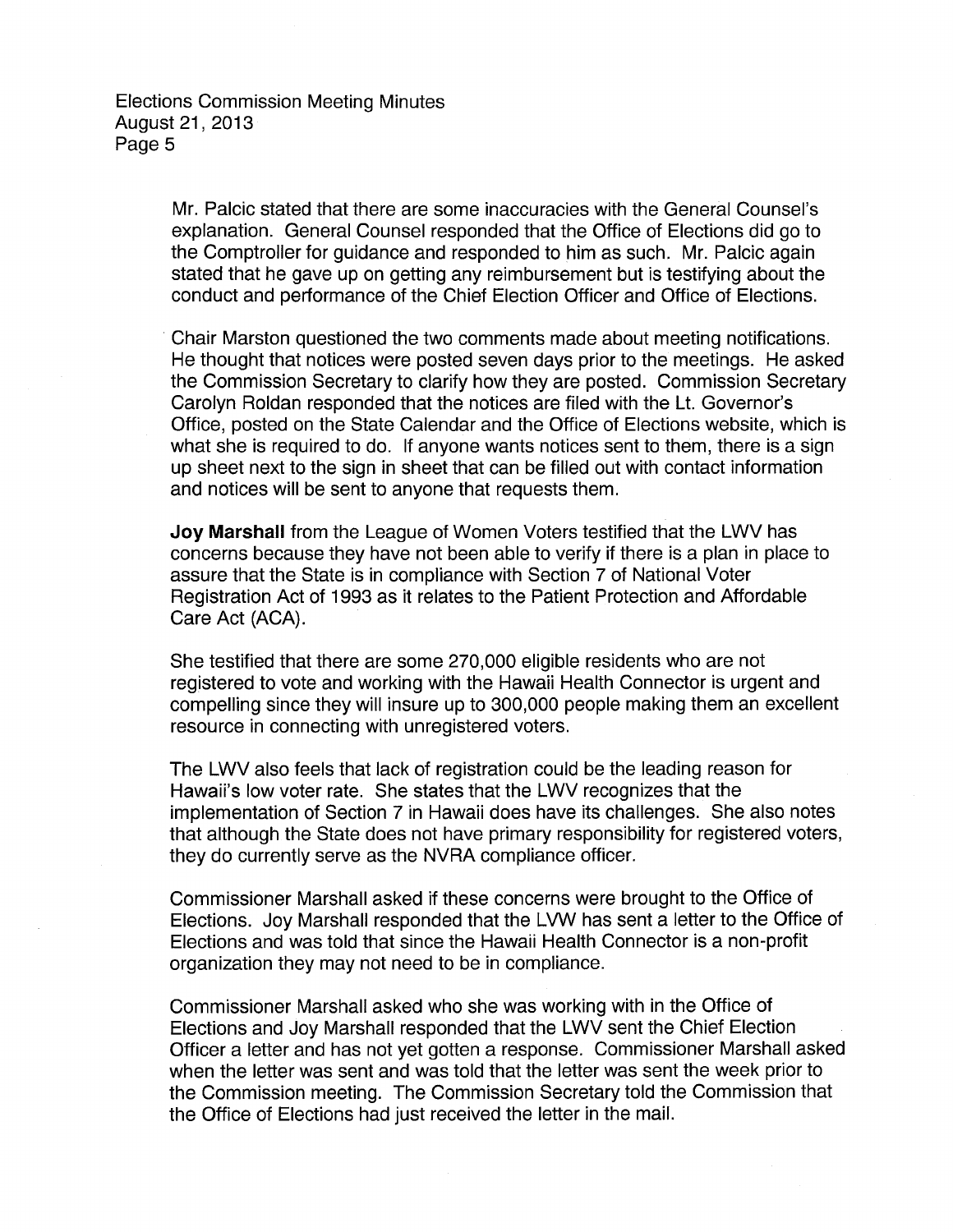> General Counsel Aaron Schulaner asked if he could respond since this was a legal matter. He stated that the NVRA Affordable Care Act requires that State agencies who provide assistance or services to the disabled need to also provide voter registration forms, assistance in filling out the forms and collect the forms. The question is whether the health exchange agencies are also considered public assistance agencies since they are providing health insurance at a reduced rate. For the State of Hawaii, the Office of Elections has spoken to the Hawaii Health Connector and consulted with the Attorney General's Office and confirmed that the Hawaii Health Connecter was created as a non-profit by the Legislature. As a non-profit, it is not considered a State agency and the employees are not considered State employees therefore under the NVRA the Hawaii Health Connector is not considered a mandatory voter registration agency. We cannot control the agency or force them to do anything.

> General Counsel Schulaner went on to explain that we have spoken with the Hawaii Health Connector and they do understand that they could provide a vital service. Knowing the technical requirements needed to get the service ready by October 1<sup>st</sup> they had a discussion with their Board and was told that they won't be able to finalize any agreement with the Office of Elections in time for the October 1<sup>st</sup> roll out. A letter from the League of Women Voters was received yesterday and a draft response with this information has been done.

Commissioner Okazaki asked General Counsel Schulaner when he expected the program to start and he said it will depend on the Hawaii Health Connector. Both parties want to do the program but the Hawaii Health Connector needs to figure out what their technical situations are.

## V. Status report from the Chief Election Officer

CEO Nago reported that most of the Office of Elections focus is on the procurement of the statewide voter registration system which needs to be up and running by the 2016 election. They currently have a consultant who will design the program and is also helping to develop an RFP.

He also reports that the Office of Elections is continuing to prepare for the 2014 election. Polling place and training locations are being finalized. Procedures and manuals are also being prepared.

Staff has been focused on voter outreach in the community. The Office of Elections has had talks with the Department of Education regarding the Young Voter Registration Program (YVRP). This program allows us to deliver voter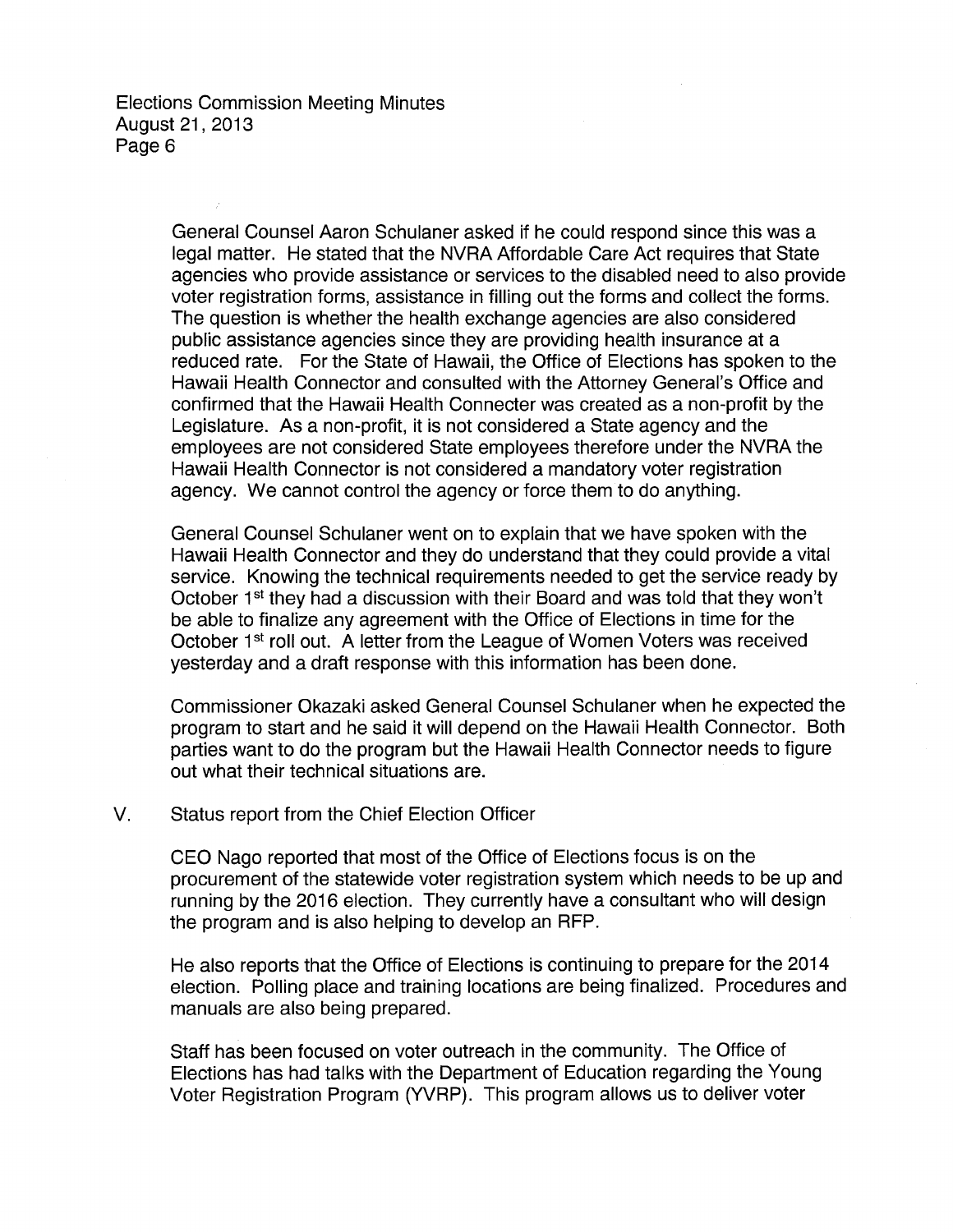> information and voter registration forms to seniors who can pre-register at the age of 16.

Commissioner Orikasa asked if the University of Hawaii could also be incorporated into the program. CEO Nago responded that the UH is already covered under another program. Commissioner Orikasa asked if the private schools were also covered and CEO Nago responded that all schools in the State are covered under the program.

Commissioner Kitaoka asked if the pre-registration was only for seniors and CEO Nago responded that anyone 16 years of age or older is allowed to pre-register. CEO Nago also noted that we are considering designating the DOE as a voter registration agency under the NVRA-ACA.

Commissioner Okazaki asked what the cost of time and monies is for this program. CEO Nago responded that it would be time and man power for distribution of forms and the actual cost of the forms.

Commissioner Kitaoka asked if the Office of Elections was working with Sen. lhara. CEO Nago explained that Sen. lhara wanted to know why the DOE was not a designee under the NVRA-ACA. CEO Nago explained that if the DOE was designated, there would be requirements that had to be met. Instead, we have notified the DOE that we will provide support and assistance to the DOE on the implementation of the YVRP program which would basically meet the requirements of the NVRA-ACA. Commissioner Kitaoka noted that a representative from the DOE was at the meeting to discuss the YVRP but had to leave early.

Commissioner Marshall asked if there are any other attempts being made to register voters outside of the NVRA requirements. CEO Nago responded that forms are distributed to state agencies, libraries, post offices, and satellite city halls. The form is also available in the phone book and a tillable form is available on the OE website.

Commissioner Marshall asked if there are any other new ideas that are being considered. CEO Nago responded that at the moment the office is concentrating on working with the state agencies that need to meet the NVRA requirements. Once that is in place, we will begin to branch out to other areas.

Chair Marston asked for any comments. Sen. Slom commented that the report from the CEO was brief and he felt he did not get anything out of it. He feels that the Statewide Voter Registration RFP should be discussed since the RFP is being put out at the end of the year. He also feels that resolutions to the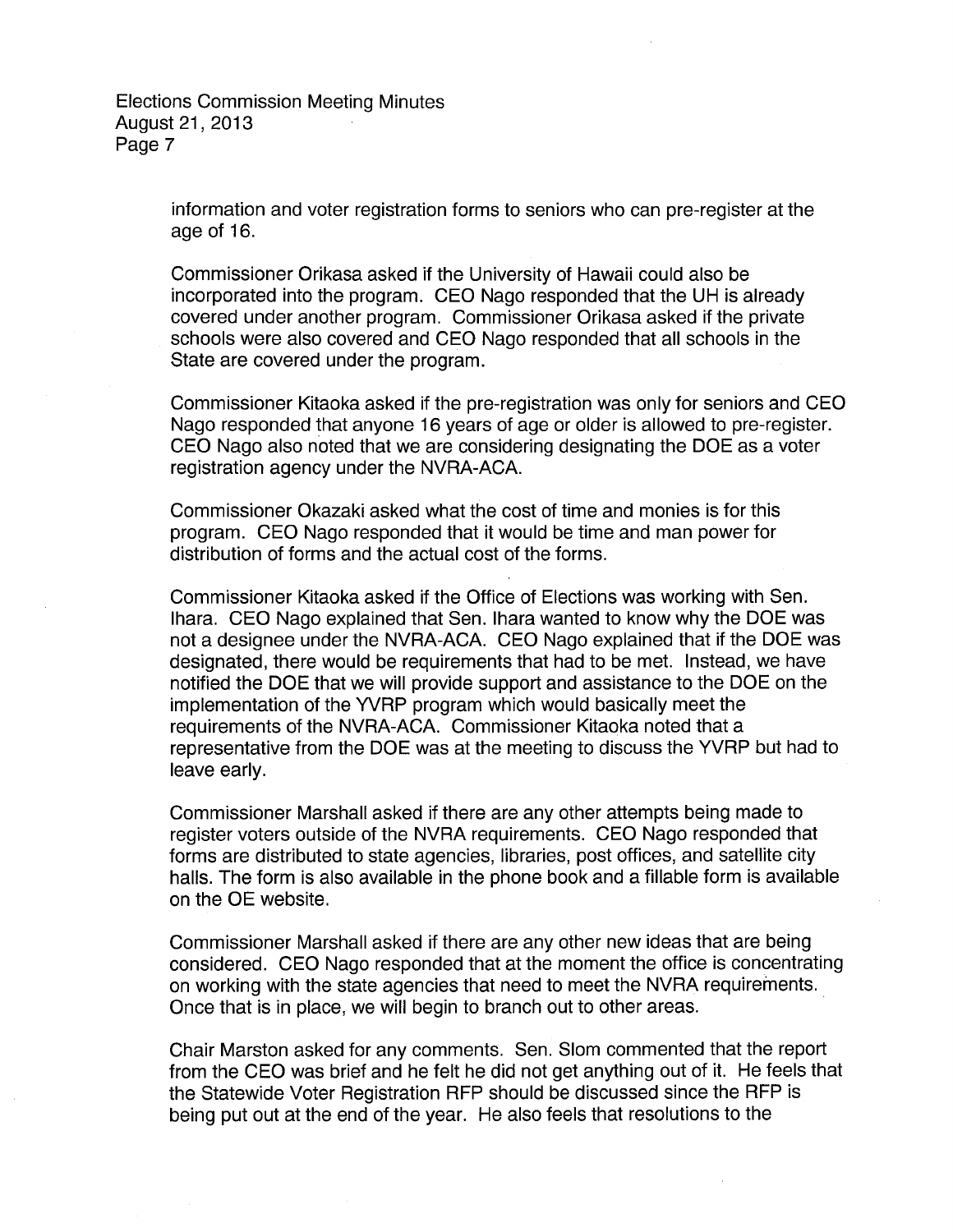> problems which occurred during the 2012 Election should also be discussed because the public is crying out and demanding some type of action. Also noted was that the discussion of a salary increase being done in closed session is outrageous.

> Commissioner Orikasa asked if the reports are public. Election Commission Secretary responded that the reports are not posted on line but they are available upon request. Commissioner Orikasa noted that most of the concerns for the 2012 Elections have been addressed and discussed. Perhaps getting and reading all of the previously written reports would give insight to what is being done.

Sen. Slam stated that as a Senator he has a responsibility to answer questions that are being asked. He also feels that if his performance was in question, he has a responsibility to explain it and he does not feel that occurred here. Commissioner Orikasa responded that he was not arguing that point but is saying that there are written reports that respond to the Senators concerns.

Commissioner Young noted for the Senator that the issues he is bringing up were brought up and addressed at the last Commission meeting. The CEO did report to the Commission what steps are being taken to correct mistakes that were made in the 2012 Election.

VI. Discussion on the Young Voter Registration Program (YVRP)

Please refer to YVRP discussion under Agenda Item V.

VII. Discussion on how the Office of Elections handles legislation

CEO Nago explained that the Office of Elections prepares testimony for election related bills. He noted that this discussion was probably a result of the testimony from our office which supported the same day voter registration bill during the last legislative session. He explained that the Office of Elections testimony supported this bill because it would make it easier for the public to register to vote.

Commissioner Marshall stated that it was her understanding that Commissioner Berg's comments at the last meeting were that she was concerned how OE determines the position it takes when developing testimony for legislation. CEO Nago responded that the office will support legislation relating to registration if it fits the mission of the office. The mission being getting more people registered and increasing voter turnout.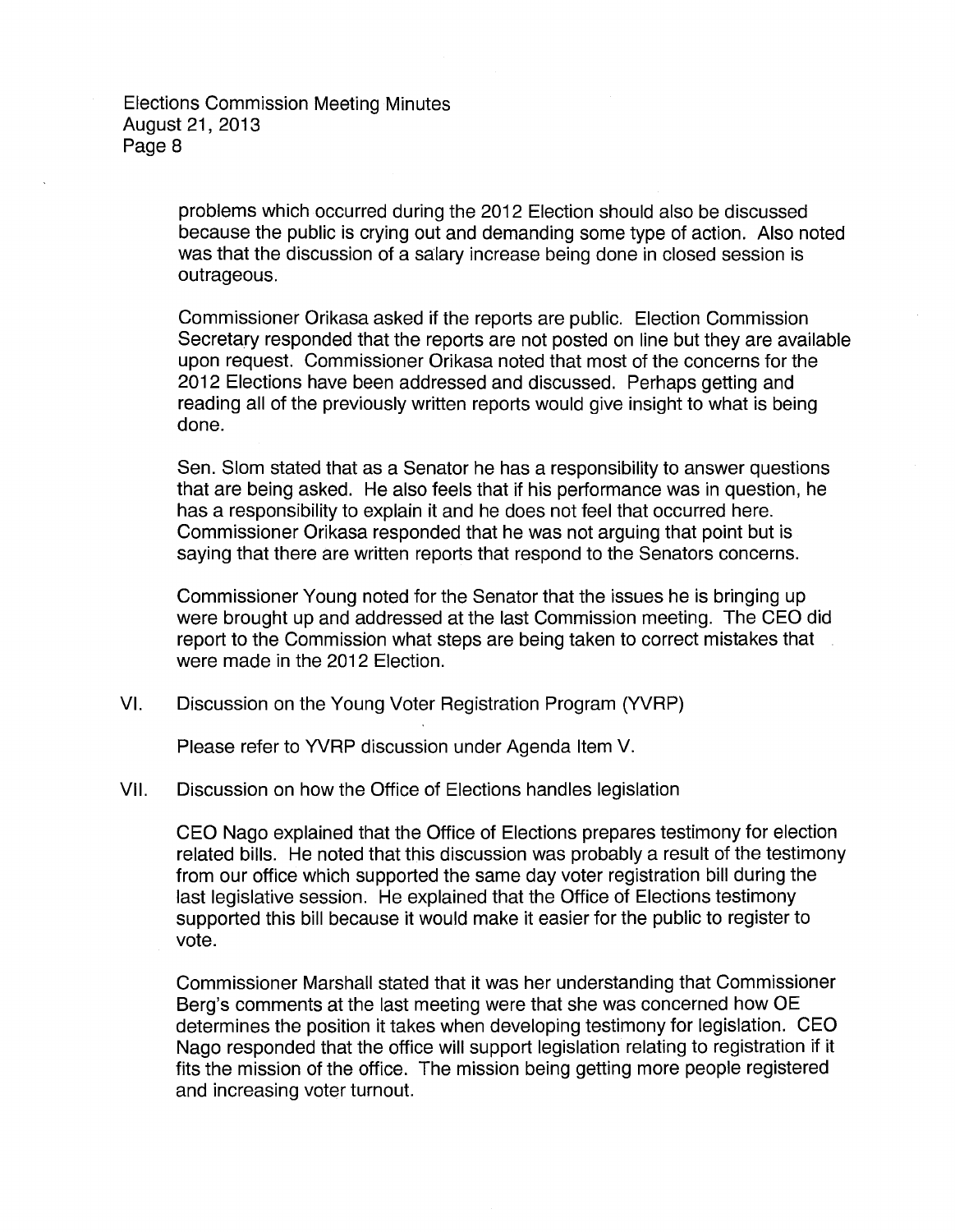Commission Okazaki recalled that Commissioner Berg's concerns were not only testimony development but what bills were addressed because she felt that the Commission was not being consulted. Commissioner Okazaki further commented that she did not want to be consulted because addressing legislation was the job of the Chief Election Officer.

Because Commissioner Berg was not in attendance at this meeting, further discussion of this issue will be done at the next Commission meeting.

Chair Marston asked for a motion to enter into Executive Session. Commissioner Okazaki moved that the Commission move into Executive Session. Commissioner Young seconded the motion and the motion was ` approved by the remaining Commissioners.

Commissioner Marshall asked if before going into Executive Session, it could be clarified that it was required by law to have the salary discussion occur in Executive Session. Chair Marston responded that the motion to go into Executive Session was already passed and her concerns can be discussed in Executive Session.

Sen. Slam addressed the Chair and stated that the law requires disclosure on why and what will be discussed in Executive Session. Chair Marston responded that the disclosure is on the agenda for this meeting. Sen. Slom stated for the record that he does not believe what is on the agenda is in the scope of the law. He also asked if the Commission was returning after Executive Session with a report on actions taken. Chair Marston responded that a report will be given after today's meeting in Executive Session.

## VIII. Executive Session

The Commission resolved into executive session at 10:58 a.m.

Pursuant to Haw. Rev. Stat. 92-5 (a)(4) Consult with the Commission's attorney on questions and issues pertaining to the board's powers, duties, privileges, immunities and liabilities and action, if appropriate.

Pursuant to Haw. Rev. Stat. 92-5 (a) (2) Performance evaluation of the Chief Election Officer, conditions for continues employment (report on management training) and consideration of salary adjustment

The Commission resolved into open meeting at 11:23 am.

IX. Adjournment